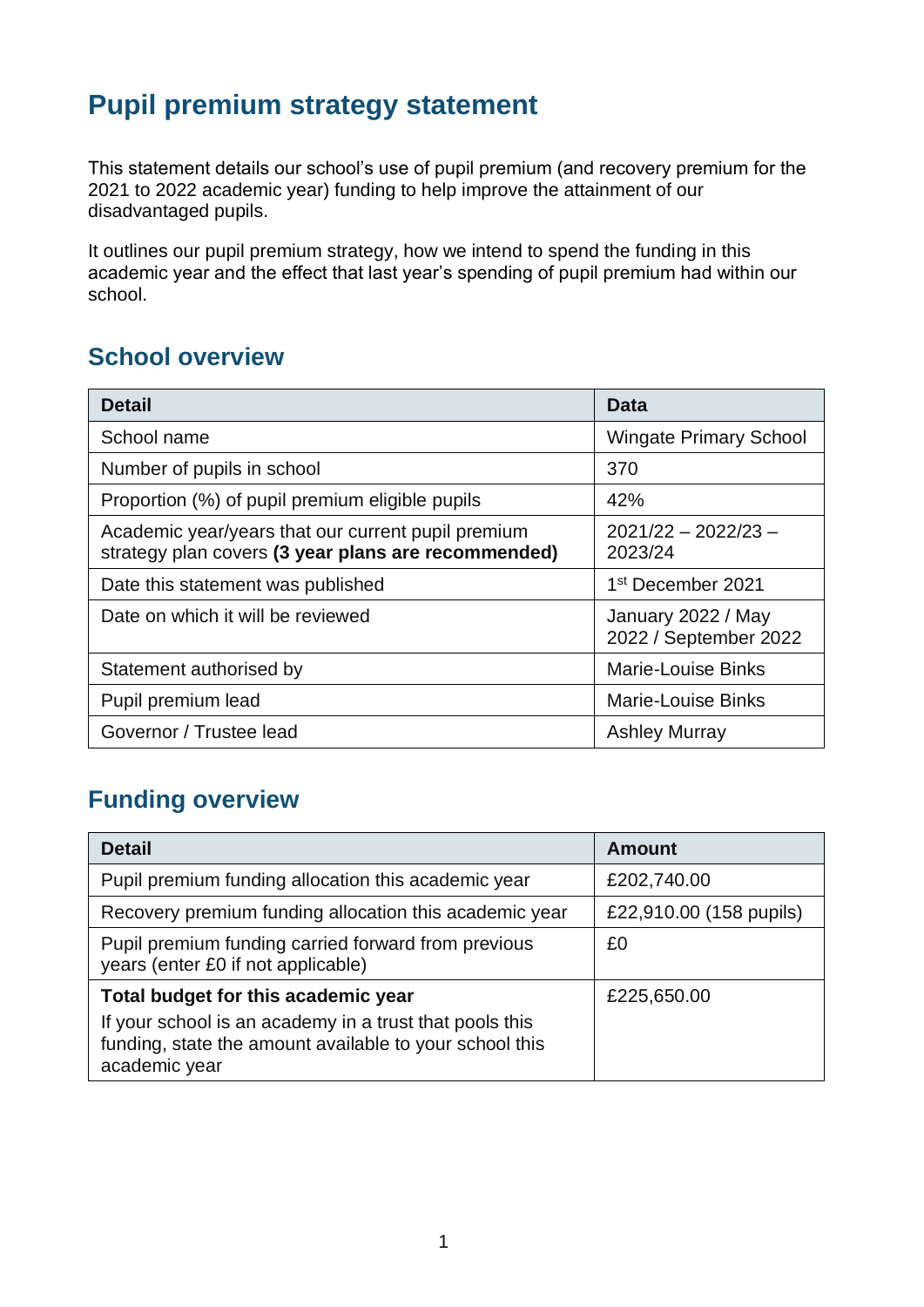# **Part A: Pupil premium strategy plan**

#### **Statement of intent**

At Wingate Primary we aim to provide a broad, balanced and enriched curriculum which engages our children and is tailored to their needs. We teach and promote basic skills from the very beginning and will support children to do the very best that they can.

We will endeavour to use high quality resources and provide first hand experiences and opportunities through their time with us. We use GEM powers and adopt a rights based approach at all times to support learning behaviours. Pupil Voice and emotional wellbeing will focus on developing children's resilience, independence, confidence and collaboration skills.

Through this strategy, barriers to engagement and inequality should be removed and children should benefit to succeed.

### **Challenges**

This details the key challenges to achievement that we have identified among our disadvantaged pupils.

| <b>Challenge</b><br>number | <b>Detail of challenge</b>                                                                                                                                                                                                      |
|----------------------------|---------------------------------------------------------------------------------------------------------------------------------------------------------------------------------------------------------------------------------|
|                            | Reading skills and maths skills of children entering the school are well<br>below those expected of children of their age                                                                                                       |
| $\mathcal{P}$              | Children join the school with skills which are well below expected levels for<br>their age for speech, language and communication which make it difficult for<br>those pupils to regulate emotions and engage in the curriculum |
| 3                          | Attendance is below national expectations                                                                                                                                                                                       |
| 4                          | High levels of poverty within the catchment area                                                                                                                                                                                |
| 5                          | The opportunities for enriching life experiences is limited for children outside of<br>school                                                                                                                                   |
| 6                          | Parent's and children's social, emotional and mental health issues and lack of<br>confidence to engage with school                                                                                                              |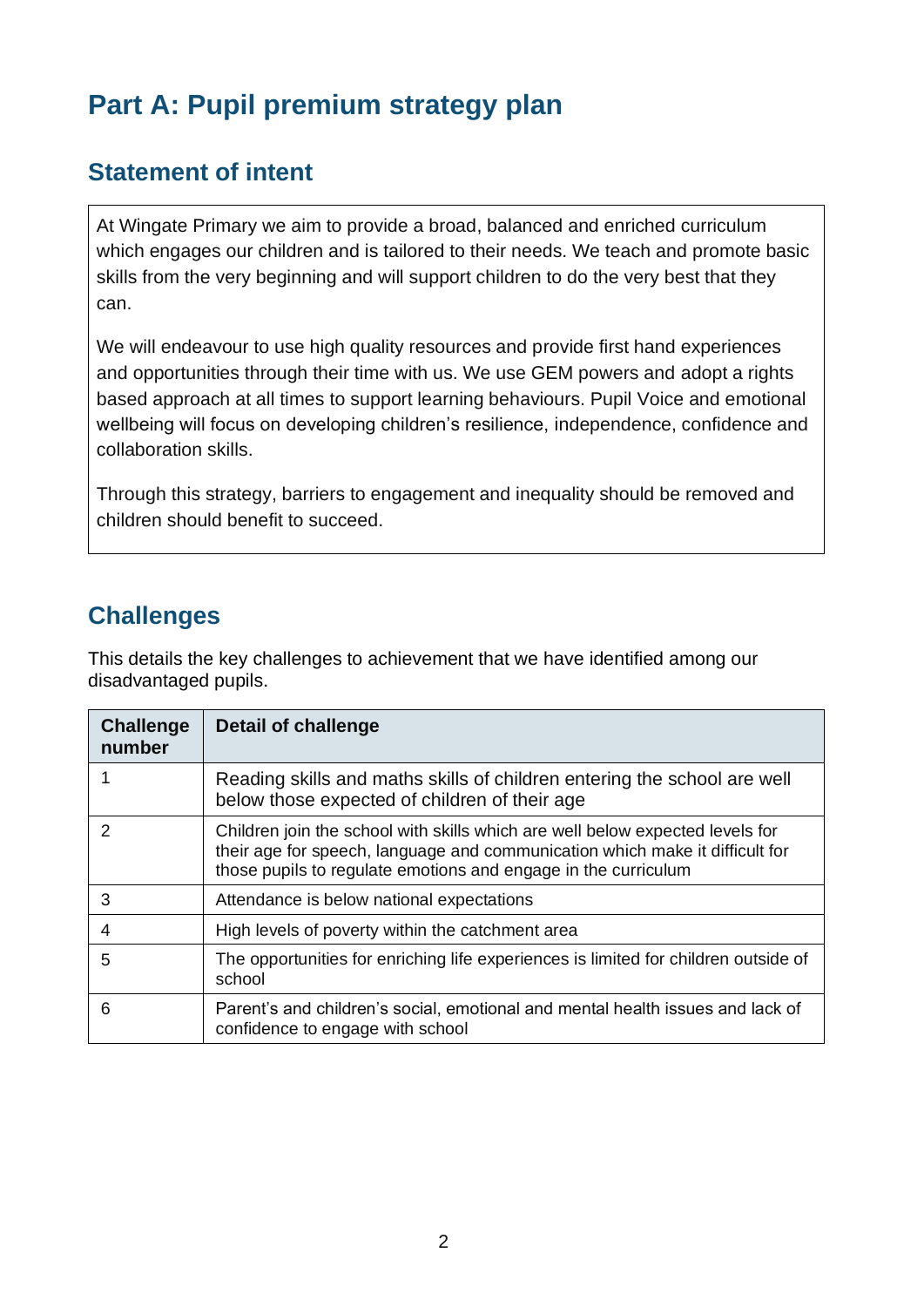### **Intended outcomes**

This explains the outcomes we are aiming for **by the end of our current strategy plan**, and how we will measure whether they have been achieved.

| Intended outcome                                                                                                                                                      | <b>Success criteria</b>                                                                                                                                                                         |
|-----------------------------------------------------------------------------------------------------------------------------------------------------------------------|-------------------------------------------------------------------------------------------------------------------------------------------------------------------------------------------------|
| Improved reading and phonics skills of<br>children well below those expected of                                                                                       | Y2 pass rate reflects improved phonics<br>progress from 2020/21 (70%)                                                                                                                           |
| children their age                                                                                                                                                    | Y1 data is closer to national average (82%)                                                                                                                                                     |
|                                                                                                                                                                       | Reading data for Y2 is closer to or above<br>school data for 2019 (86%)                                                                                                                         |
|                                                                                                                                                                       | KS2 reading data to be closer to or above<br>national average (65%)                                                                                                                             |
| To improve attainment in maths across the<br>whole school                                                                                                             | Improved fluency - use of Maths Hub<br>number project, maths end of KS data and<br>ability to solve problems and reasoning<br>questions                                                         |
| To provide a wide range of opportunities to<br>develop communication and social skills and<br>to enhance learning experiences to engage<br>children in their learning | The number of pupils identified as requiring<br>speech and language support improve their<br>fluency – evidenced by S&L assessments,<br>NELI progress and support plan targets                  |
| To improve whole school attendance<br>ensuring children with persistent absence<br>attend school more frequently and<br>consistently                                  | Average attendance increase for the<br>academic year 2020/21 (95%)                                                                                                                              |
|                                                                                                                                                                       | Number of persistent absentees continues<br>on a downward trend from 2020/21<br>academic year (38 children)                                                                                     |
| To raise levels of parental and child emotional<br>wellbeing                                                                                                          | Numbers of children and families engaging<br>in mental health support programmes -<br>MHST, Counsellors, Listening Matters and<br>bereavement and LM drop-ins, Triple P<br>parenting programme. |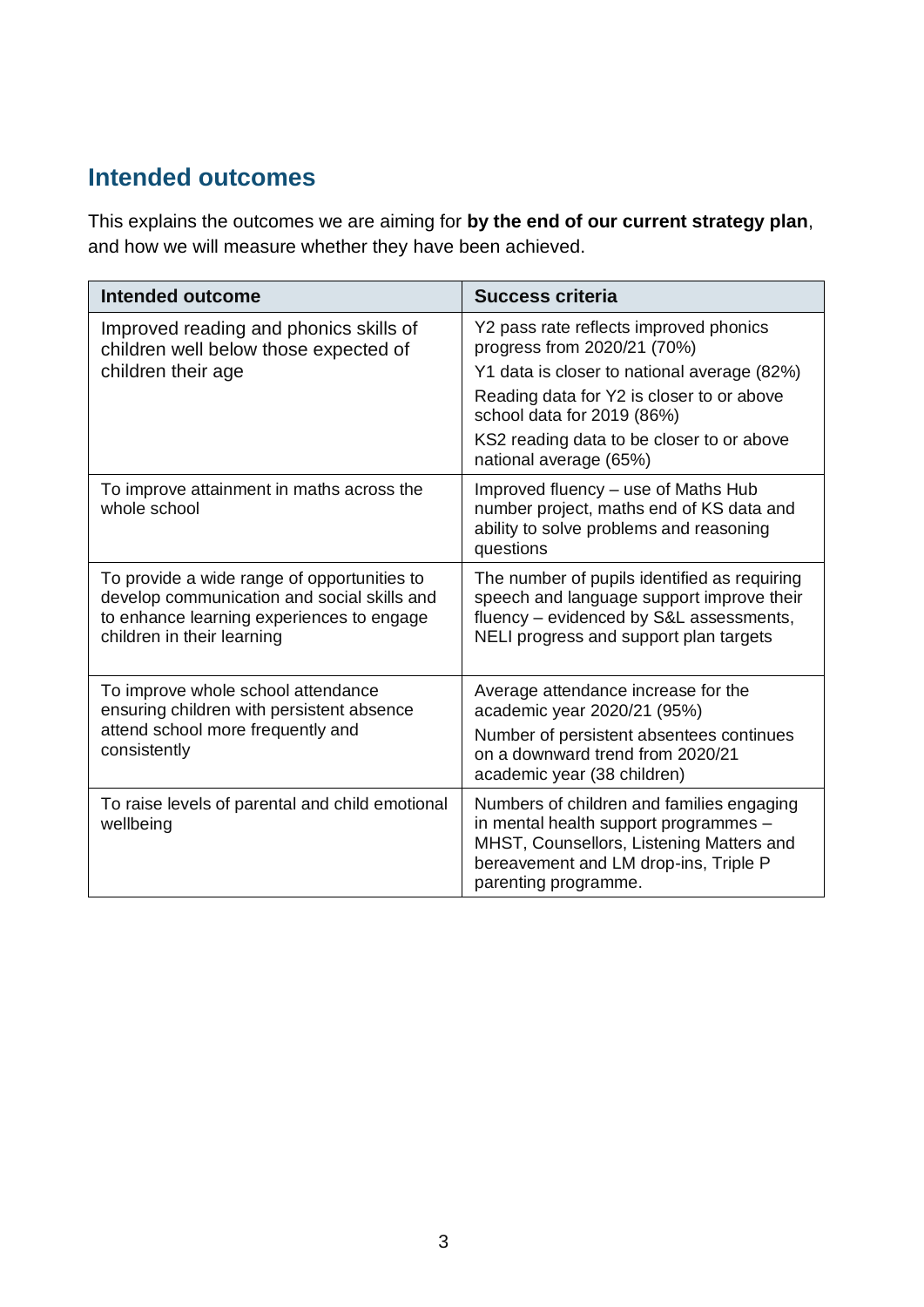### **Activity in this academic year**

This details how we intend to spend our pupil premium (and recovery premium funding) **this academic year** to address the challenges listed above.

### **Teaching (for example, CPD, recruitment and retention)**

Budgeted cost: £12,590

| <b>Activity</b>                                                                                 | <b>Evidence that supports this</b><br>approach                                                                                                                                      | <b>Challenge</b><br>number(s)<br>addressed |
|-------------------------------------------------------------------------------------------------|-------------------------------------------------------------------------------------------------------------------------------------------------------------------------------------|--------------------------------------------|
| Maths hub training for Y1, Y2,<br>Reception and 3 x HLTAs                                       | Data already showing progress with<br>fluency in Rec and Y1 - Maths lead has<br>identified that place value and number<br>is the more significant data gain from<br>national tests. | 1                                          |
| Release time for Maths Lead<br>to observe and provide<br>additional CPD                         | Training and monitoring for use of new<br>resources and programme of to an<br>effective start with staff concerned. To<br>be monitored across the year.                             | $\mathbf 1$                                |
| Whole school Bug Club<br>training                                                               | Improves access to reading both at<br>home and at school<br>Trackable from Reception to Y6 to                                                                                       | 1<br>$\overline{2}$                        |
|                                                                                                 | enable monitoring of progress                                                                                                                                                       |                                            |
|                                                                                                 | <b>Matches Phonics and Early Years</b><br>curriculum demands                                                                                                                        |                                            |
|                                                                                                 | Meets DfE expectations                                                                                                                                                              |                                            |
|                                                                                                 | Elements of EEF research projects can<br>be incorporated into the scheme $-$ eg<br>PALS and reciprocal reading                                                                      |                                            |
| Reading Lead has had<br>release time to monitor<br>reading and feedback to staff<br>- providing | Trackable from Reception to Y6 to<br>enable monitoring of progress                                                                                                                  | 1                                          |
| SMHL training for Pastoral<br>Manager                                                           | To retain the high profile of SEMH<br>support in school. To upskill the already<br>highly effective pastoral lead to engage<br>in national and local provision for our<br>children  | 6                                          |
| Nurture group training and<br>additional payment for 3                                          | Opportunities for less confident children<br>to engage more confidently in a small                                                                                                  | 6                                          |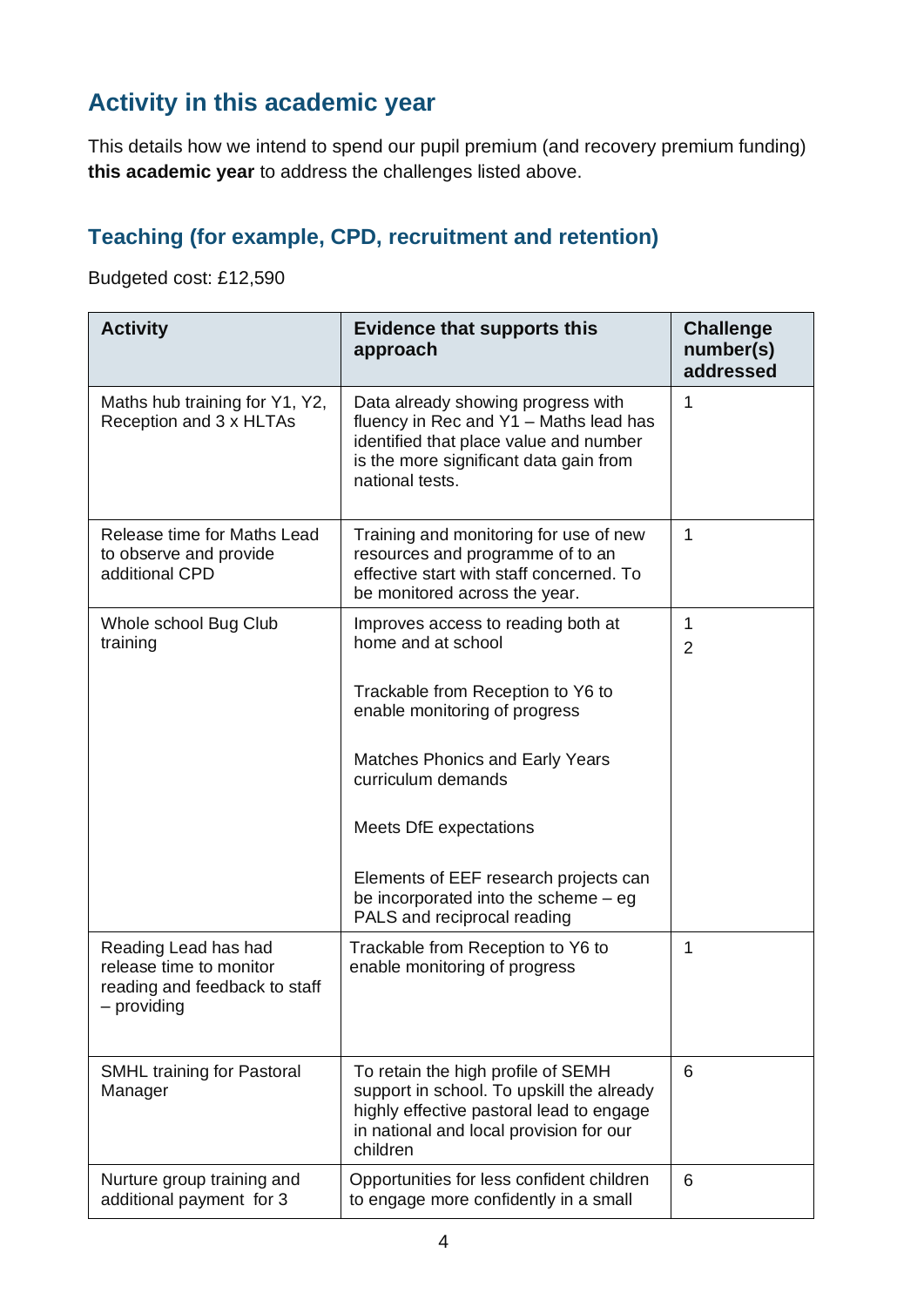| HLTAs (programme is during<br>lunchtime)                 | groups and transfer this to the wider<br>cohort. Raised self esteem for these<br>children. To ensure all children in our<br>school have a voice. | 2<br>4 |
|----------------------------------------------------------|--------------------------------------------------------------------------------------------------------------------------------------------------|--------|
| KS2 staff observed KS1 and<br>Reception Phonics teaching | Trackable from Reception to Y6 to<br>enable monitoring of progress and<br>enables staff to learn from those already<br>introduced to the scheme  | 2      |

### **Targeted academic support (for example, tutoring, one-to-one support structured interventions)**

Budgeted cost: £91,793

| <b>Activity</b>                                                                                   | <b>Evidence that supports this</b><br>approach                                                                                                                         | <b>Challenge</b><br>number(s)<br>addressed |
|---------------------------------------------------------------------------------------------------|------------------------------------------------------------------------------------------------------------------------------------------------------------------------|--------------------------------------------|
| Bug Club implementation for<br>home and school provision                                          | Improves access to reading both at<br>home and at school                                                                                                               | 1                                          |
|                                                                                                   | Trackable from Reception to Y6 to<br>enable monitoring of progress                                                                                                     |                                            |
|                                                                                                   | <b>Matches Phonics and Early Years</b><br>curriculum demands                                                                                                           |                                            |
|                                                                                                   | Meets DfE expectations                                                                                                                                                 |                                            |
|                                                                                                   | Elements of EEF research projects can<br>be incorporated into the scheme - eg<br>PALS and reciprocal reading                                                           |                                            |
| Implementation of Reading<br>Plus for Y5 and Y6                                                   | <b>Fisher Family Trust recommended</b><br>scheme                                                                                                                       | 1                                          |
|                                                                                                   | Meets DfE expectations                                                                                                                                                 |                                            |
| Additional teacher support for<br>Y5 and Y6                                                       | QFT provision in class and during<br>intervention time                                                                                                                 |                                            |
| Additional reading sessions<br>during lunchtime with<br>lunchtime supervisors and<br><b>HLTAs</b> | 1:1 reading practise and support to<br>enable those children who are less able<br>to access support at home to engage<br>with their books (allocated from Bug<br>Club) | $\mathbf{1}$                               |
| <b>Teaching Assistant targeted</b>                                                                | Small group intervention for maths,                                                                                                                                    | $\mathbf{1}$                               |
| intervention and catch-up in                                                                      | reading and writing each day, with Bug<br>Club, Mash Hub, basic skills focus.                                                                                          | $\overline{2}$                             |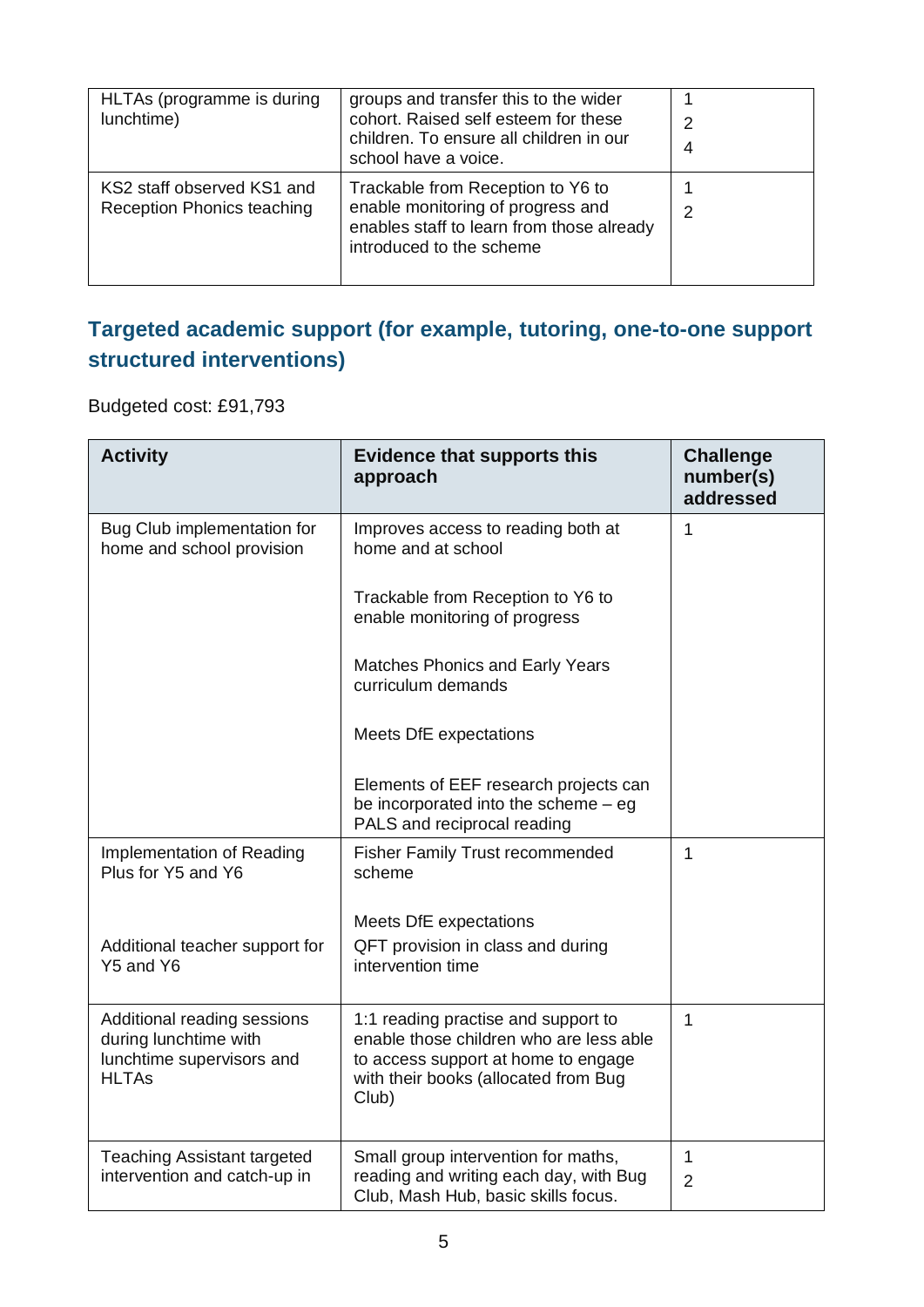| Y3 for phonics, reading and<br>maths              |                                                                              |  |
|---------------------------------------------------|------------------------------------------------------------------------------|--|
| Recruit additional TAs to<br>support in Y3 and Y4 | Closing the gap focus for TA-<br>supporting children in reading and<br>maths |  |

### **Wider strategies (for example, related to attendance, behaviour, wellbeing)**

Budgeted cost: £121,267

| <b>Activity</b>                                                               | <b>Evidence that supports this</b><br>approach                                                                                                                                                           | <b>Challenge</b><br>number(s)<br>addressed |
|-------------------------------------------------------------------------------|----------------------------------------------------------------------------------------------------------------------------------------------------------------------------------------------------------|--------------------------------------------|
| Brian Honour sports skills<br>after school club provision                     | Increased hours of provision inside and<br>outside of school day to improve<br>engagement and experiences                                                                                                | 5                                          |
| Circurama circus skills clubs<br>and provision                                | Increased hours of provision inside and<br>outside of school day to improve<br>engagement and experiences                                                                                                | 5                                          |
| Teatime club - extended at<br>Infant site and new provision<br>at Junior site | Poverty proofing<br>Children's language, use and breadth of<br>vocabulary through exposure to new<br>experiences and literature<br>Questionnaire regarding pupil choice<br>Pupil leadership team minutes | $\overline{2}$<br>3<br>$\overline{4}$<br>5 |
| <b>Cultural Capital experiences</b><br>for each year group                    | Planning for all subjects and year<br>groups reflects additional experiences<br>for children linked to equality of<br>opportunity/cultural capital                                                       | $\overline{2}$<br>$\overline{4}$<br>5      |
| Pastoral Manager involvement<br>to;                                           |                                                                                                                                                                                                          | 3                                          |
| Carry out home visits<br>Make daily phone calls to<br>absentees               | More specific targeted support required<br>for certain families where attendance is<br>inconsistent or below average<br>Attendance data                                                                  |                                            |
| Monitor attendance daily<br>Provide TA cover for TLR<br>Attendance lead       | Greater ability to breakdown data to<br>specific families/children with attendance<br>issue                                                                                                              |                                            |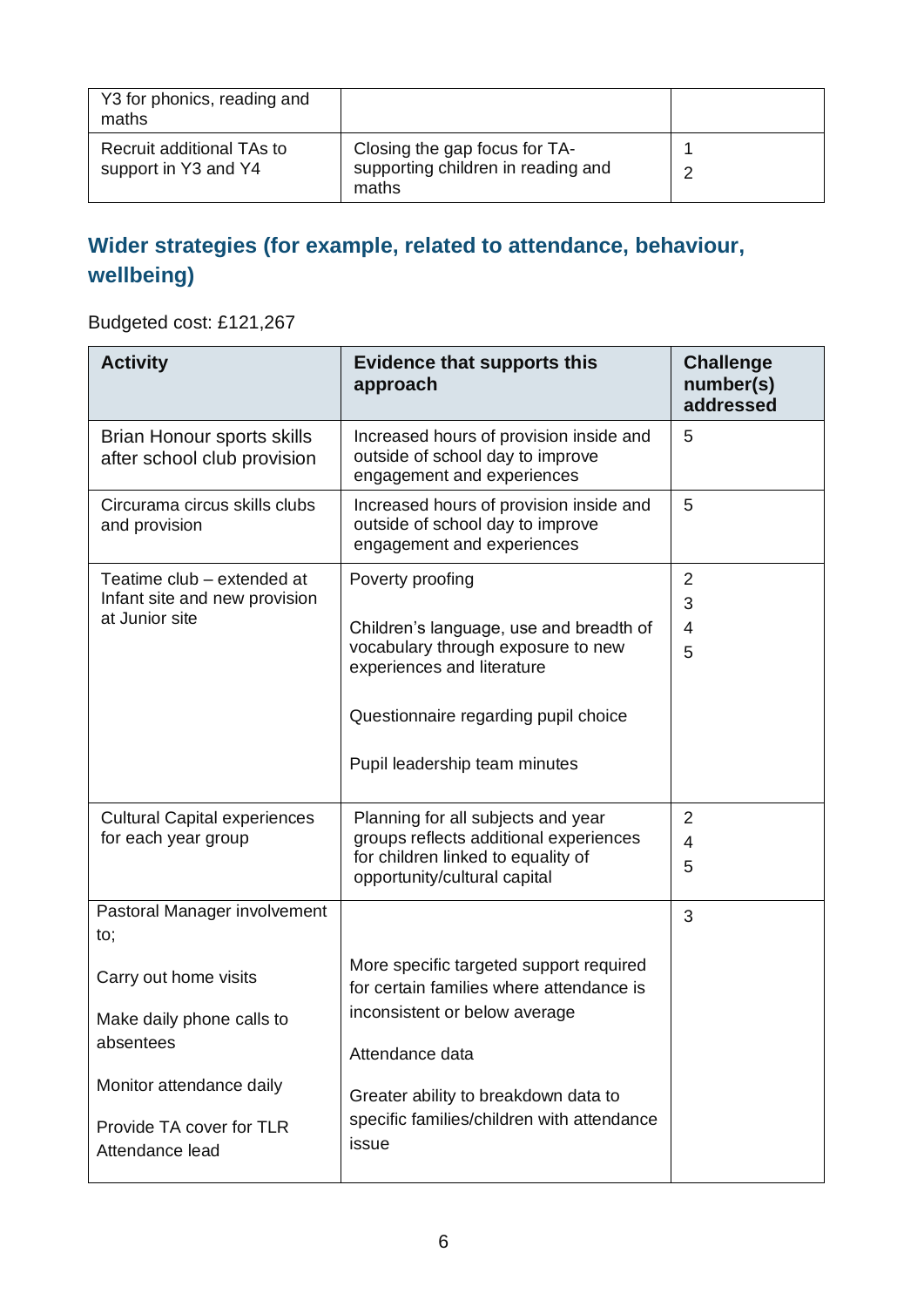| Pastoral Manager to;<br>Provide parent support advisor<br>duties | vdsIncreased parental engagement<br>opportunities to further develop links<br>between home, school and the<br>community                                                                                                                                                                                                                      | 3      |
|------------------------------------------------------------------|----------------------------------------------------------------------------------------------------------------------------------------------------------------------------------------------------------------------------------------------------------------------------------------------------------------------------------------------|--------|
| Poverty Proofing – HLTA and<br>Children North East support       | HLTA to manage food and fuel support<br>for vulnerable families. (£12,984<br><b>HLTA and Pastoral Manager to ensure</b><br>spare and new clothing for children who<br>need them.<br>CNE to engage school in another<br>assessment and consult with families to<br>ensure our provision is what they can<br>access and what they need. (£850) | 3<br>4 |

## **Total budgeted cost: £225,650**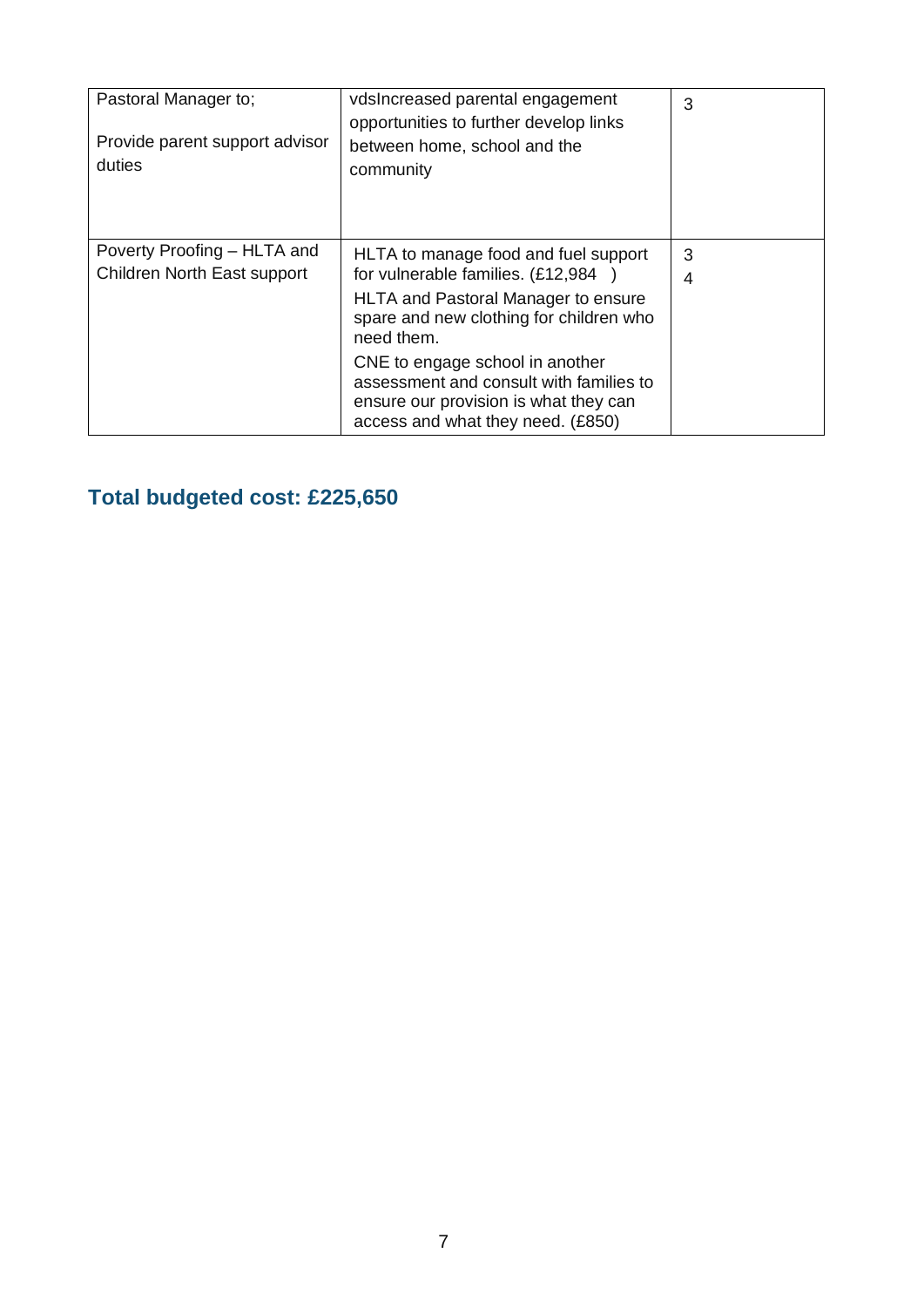# **Part B: Review of outcomes in the previous academic year**

#### **Pupil premium strategy outcomes**

This details the impact that our pupil premium activity had on pupils in the 2020 to 2021 academic year.

*Due to COVID-19, performance measures have not been published for 2020 to 2021, and 2020 to 2021 results will not be used to hold schools to account. Given this, please point to any other pupil evaluations undertaken during the 2020 to 2021 academic year, for example, standardised teacher administered tests or diagnostic assessments such as rubrics or scales.*

*If last year marked the end of a previous pupil premium strategy plan, what is your assessment of how successfully the intended outcomes of that plan were met?* 

#### **Externally provided programmes**

*Please include the names of any non-DfE programmes that you purchased in the previous academic year. This will help the Department for Education identify which ones are popular in England*

| <b>Programme</b> | <b>Provider</b> |
|------------------|-----------------|
| N/A              |                 |